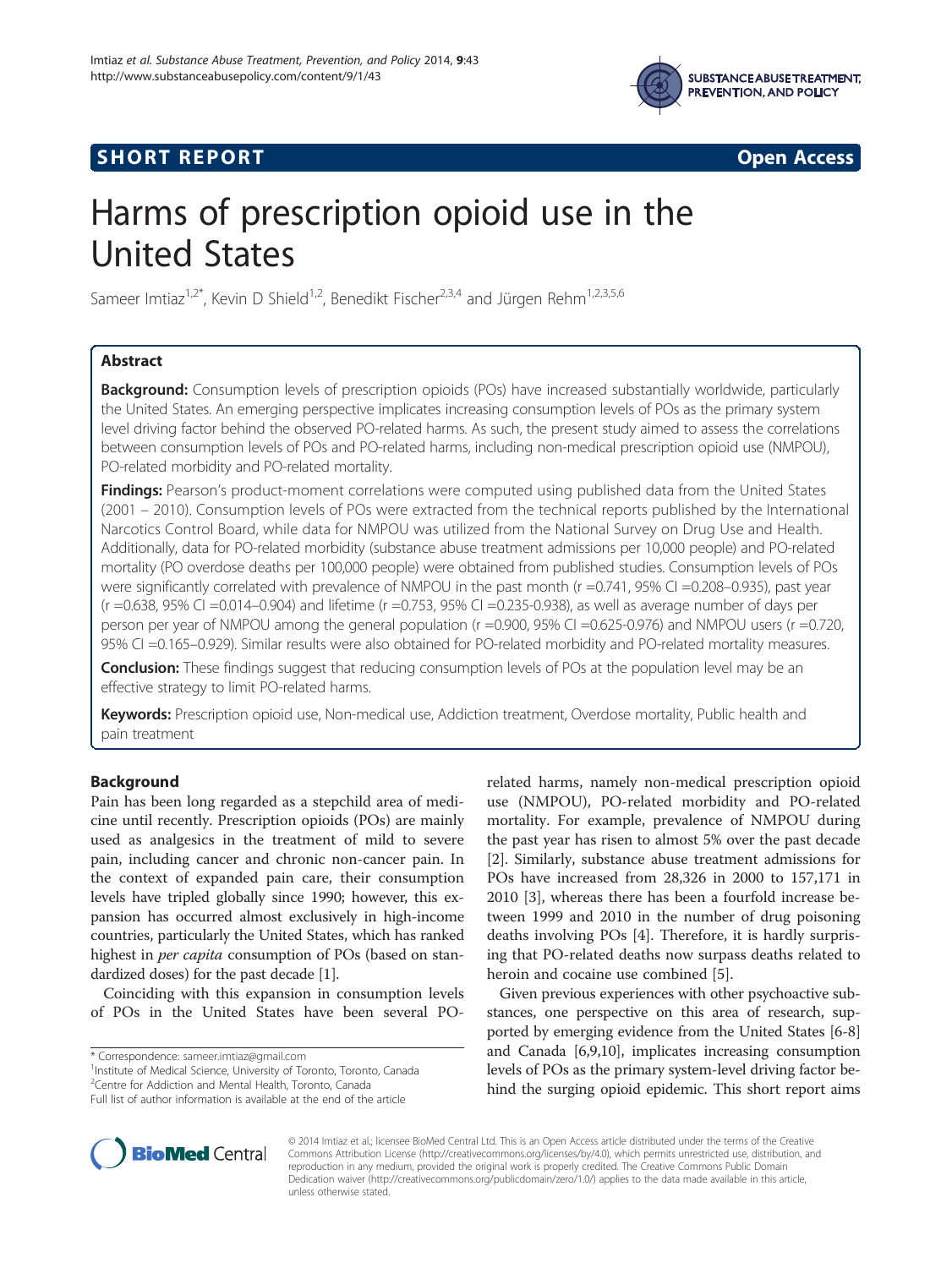to further this perspective by using published data for the United States from 2001 – 2010.

## Methods

#### Data

## Consumption levels of POs

Annual consumption levels of POs were derived from technical reports published by the International Narcotics Control Board (INCB), which detail the availability and use of narcotic substances in various countries based on information provided by international governments to the board [\[1](#page-4-0)]. Data within these reports were available in the form of defined daily doses for statistical purposes (S-DDD), which are technical units of measurements meant for statistical analysis, and which facilitate comparisons between different kinds of opioids based on their potency [[1\]](#page-4-0). In short, calculation of this metric involves a series of succeeding divisions of the annual consumption of narcotic substances by 365, country population (millions) during a given year and defined daily dose [\[11\]](#page-4-0). Importantly, a given year is defined as the midpoint of its interval in the presentation of the data for this metric by the INCB [[1](#page-4-0)]. For example, the estimate for 2010 represents the average of the estimates for the 2009 – 2011 interval [\[1](#page-4-0)].

## PO-related harms: NMPOU, PO-related morbidity and PO-related mortality

Measures of NMPOU included annual prevalence of NMPOU during the past month, past year and lifetime, which were drawn from nationally representative surveys of the United States population: National Survey on Drug Use and Health Series [\[2\]](#page-4-0). These surveys define NMPOU as use without a prescription or use solely for the experiences or feelings induced by POs [[2](#page-4-0)]. Additionally, two other measures targeting the extent of NMPOU occasions were also taken from these surveys, namely average number of days per year per person of NMPOU among the general population and among NMPOU users [[2\]](#page-4-0).

The PO-related morbidity and PO-related mortality measures were extracted from published studies [\[12,13](#page-4-0)]. The PO-related morbidity measure was substance abuse treatment admissions for POs per 10,000 people [\[12](#page-4-0)], which was based on data from the Substance Abuse and Mental Health Services Administration's Treatment Episode Data Set. Though this measure has been previously analyzed with S-DDD [\[6](#page-4-0)], it was included in the present study to provide a comprehensive overview of the harms of PO use in the United States. On the other hand, the PO-related mortality measure, PO overdose deaths per 100,000 people [\[12,13\]](#page-4-0), was computed using data from the National Vital Statistics System multiple cause-ofdeath file. Importantly, the 2009 estimate for this measure was based on an imputation procedure, as data was not available in published studies.

Table 1 presents the annual data from 2001 – 2010 for the consumption levels of POs, NMPOU, PO-related morbidity and PO-related mortality measures.

## Analytic strategy

The primary analytic strategy involved the computation of Pearson's product moment correlations. As such, rvalues and their respective 95% confidence intervals were estimated for the correlations between consumption level of POs and each of the PO-related harms detailed previously, viz.: NMPOU prevalence (past month, past year and lifetime), average number of days per year

Table 1 Consumption levels of prescription opioids, non-medical prescription opioid use, prescription opioid-related morbidity and prescription opioid-related mortality measures in the United States from 2001 – 2010

| Year | S-DDD  | <b>NMPOU</b><br>prevalence<br>(past month) | <b>NMPOU</b><br>prevalence<br>(past year) | <b>NMPOU</b><br>prevalence<br>(lifetime) | Average number of<br>days per year per<br>person of NMPOU<br>(general population) | Average number<br>of days per year per<br>person of NMPOU<br>(NMPOU users) | Substance abuse<br>treatment admissions<br>for POs per<br>10,000 people | PO overdose<br>deaths per<br>100,000<br>people |
|------|--------|--------------------------------------------|-------------------------------------------|------------------------------------------|-----------------------------------------------------------------------------------|----------------------------------------------------------------------------|-------------------------------------------------------------------------|------------------------------------------------|
| 2001 | 22,524 | 1.5%                                       | 3.7%                                      | 9.8%                                     | 1.61                                                                              | 43.93                                                                      | 1.31                                                                    | 1.92                                           |
| 2002 | 25,993 | 1.9%                                       | 4.7%                                      | 12.8%                                    | 1.91                                                                              | 40.55                                                                      | 1.58                                                                    | 2.57                                           |
| 2003 | 29,500 | 2.0%                                       | 5.0%                                      | 13.2%                                    | 1.92                                                                              | 38.33                                                                      | 1.81                                                                    | 2.90                                           |
| 2004 | 33,532 | 1.8%                                       | 4.7%                                      | 13.4%                                    | 1.85                                                                              | 39.46                                                                      | 2.08                                                                    | 3.33                                           |
| 2005 | 37,565 | 1.9%                                       | 4.8%                                      | 13.5%                                    | 1.95                                                                              | 40.69                                                                      | 2.38                                                                    | 3.65                                           |
| 2006 | 40,604 | 2.0%                                       | 5.0%                                      | 13.5%                                    | 2.16                                                                              | 43.23                                                                      | 2.75                                                                    | 4.54                                           |
| 2007 | 42,230 | 2.1%                                       | 5.1%                                      | 13.4%                                    | 2.37                                                                              | 46.53                                                                      | 3.23                                                                    | 4.67                                           |
| 2008 | 45,054 | 1.9%                                       | 4.8%                                      | 14.1%                                    | 2.15                                                                              | 44.79                                                                      | 3.96                                                                    | 4.79                                           |
| 2009 | 47,809 | 2.1%                                       | 5.0%                                      | 14.2%                                    | 2.52                                                                              | 50.32                                                                      | 4.60                                                                    | 5.00                                           |
| 2010 | 51.081 | 2.1%                                       | 4.9%                                      | 13.7%                                    | 2.37                                                                              | 48.31                                                                      |                                                                         | 5.29                                           |

S-DDD: Defined daily doses for statistical purposes per million inhabitants per day.

NMPOU: Non-medical prescription opioid use.

PO: Prescription opioid.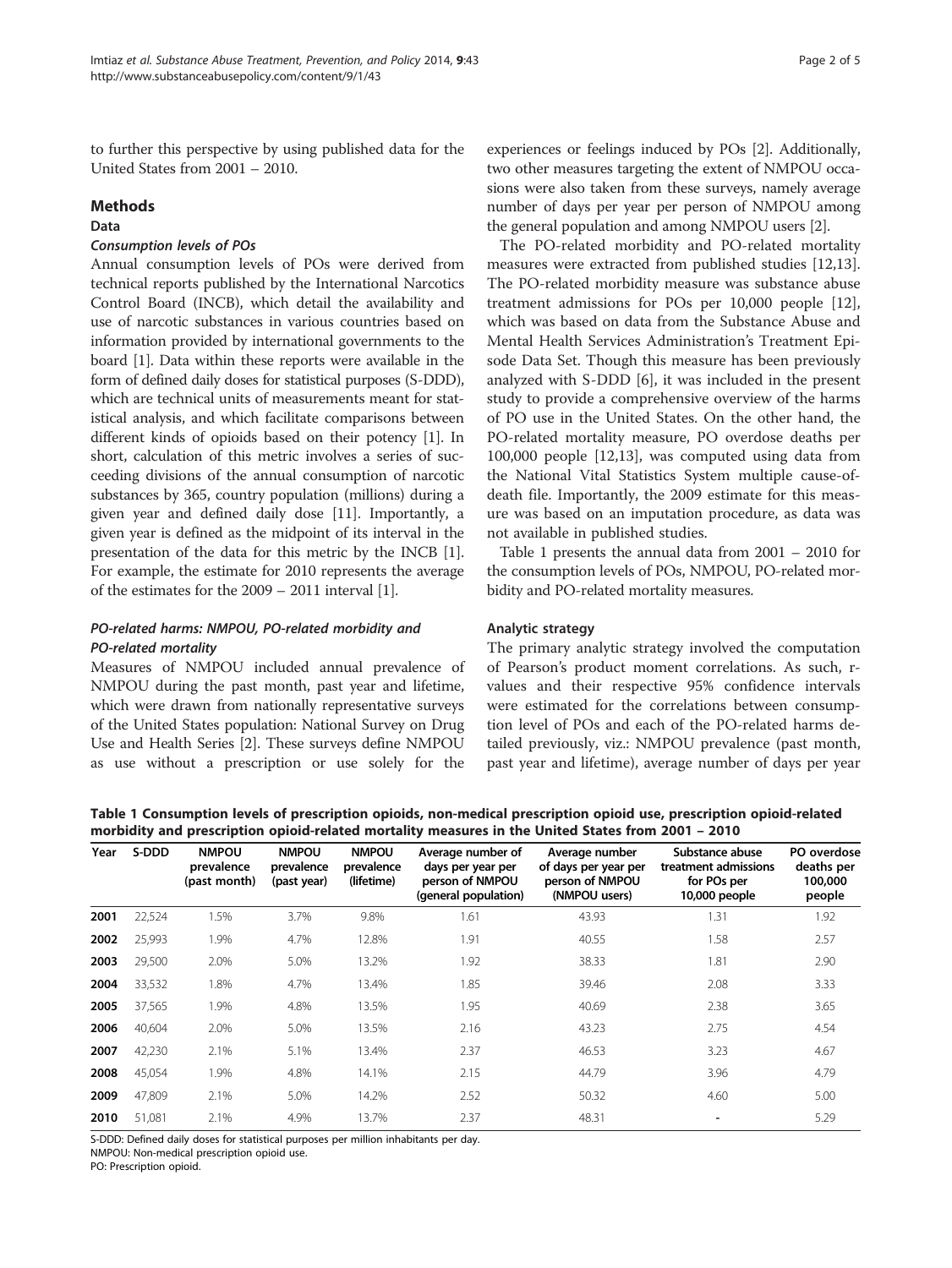per person of NMPOU (among the general population and NMPOU users), substance abuse treatment admissions for POs per 10,000 people and PO overdose deaths per 100,000 people.

## Findings

Figures 1 and [2](#page-3-0) visualize the relationship between consumption levels of POs and each of NMPOU, PO-related morbidity and PO-related mortality measures included in the present study. Table [2](#page-3-0) presents the results of the correlational analyses. Based on these data, moderate correlations were observed between consumption levels of POs and prevalence of NMPOU in the past month  $(r = 0.74)$ , past year ( $r = 0.64$ ) or lifetime ( $r = 0.75$ ). However, consumption levels of POs were strongly correlated with average number of days per year per person of NMPOU among the general population and NMPOU users (r =0.90 and 0.72 respectively). Furthermore, consumption levels of POs were very strongly correlated with morbidity and mortality measures, including substance abuse treatment admissions for POs per  $10,000$  people ( $r = 0.95$ ) and PO overdose deaths per 100,000 people (r =0.99).

## **Discussion**

This short report documented significant correlations between consumption levels of POs and PO-related harms, including NMPOU, PO-related morbidity and PO-related mortality. These correlations are corroborated by evidence from several other American [\[8,9\]](#page-4-0) and Canadian studies [[7,10,11\]](#page-4-0). For instance, based on nationally representative data from the United States dating from 1995 to 2004, Wisniewski et al. also documented significant correlations between dispensing levels of two POs and NMPOU prevalence and emergency department visits [[9](#page-4-0)].

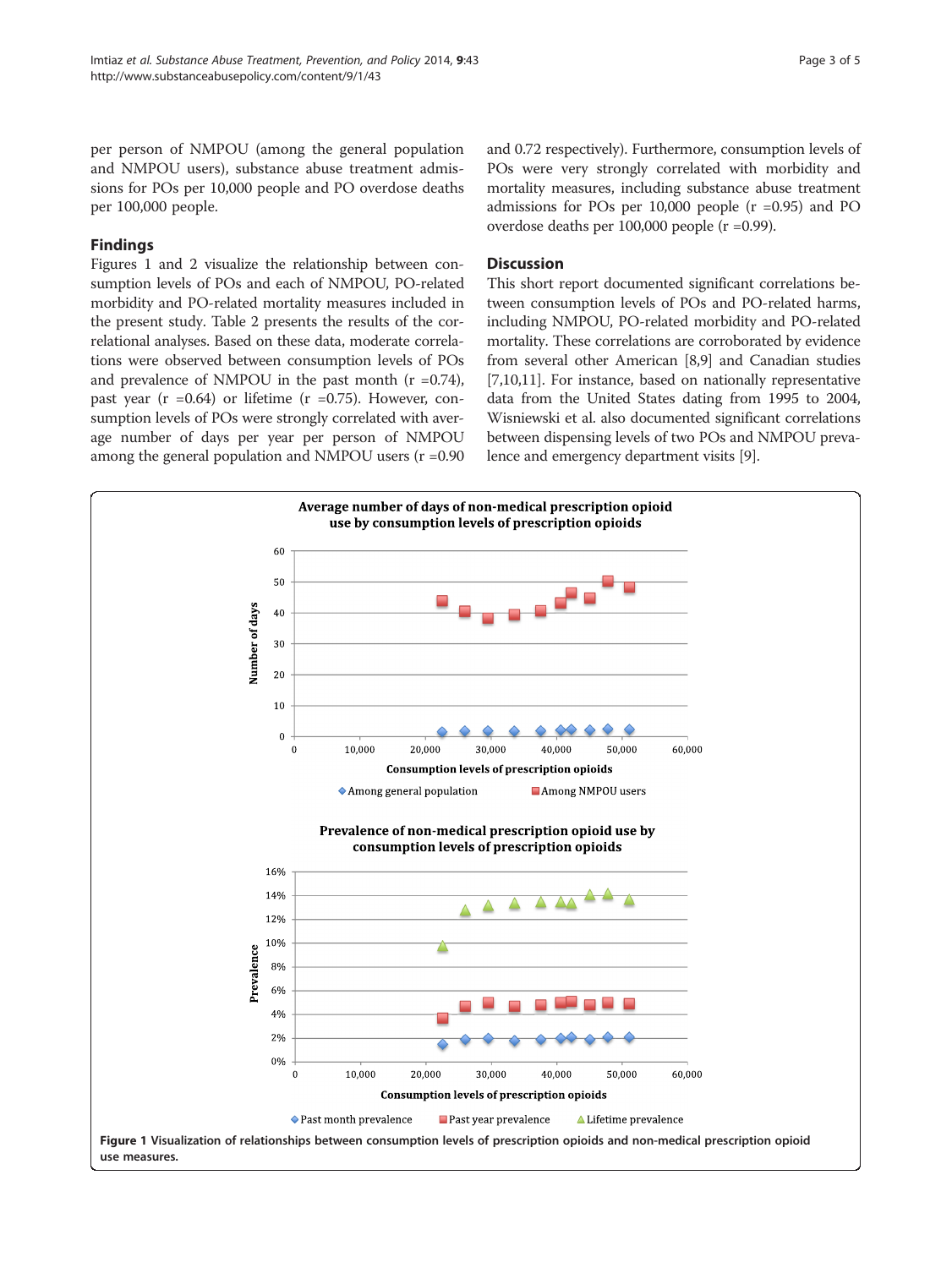<span id="page-3-0"></span>

However, the magnitude of three correlation coefficients observed in the present study were noteworthy, as near perfect correlations (r >0.90) were observed with consumption levels of POs: average number of days of NMPOU among general population, substance abuse treatment admissions for POs per 10,000 people and PO overdose deaths per 100,000 people. The strength of these correlations indicate linear increases in PO-related harms with increases in consumption levels of POs. Such near perfect correlations have been demonstrated previously for PO-related morbidity in the United States [\[6](#page-4-0)], but to our knowledge not for NMPOU or PO-related mortality. Importantly, these findings suggest that in comparison to prevalence estimates of NMPOU, average number of days of NMPOU may be better indicators of NMPOU in the United States. This may partly be due to the stabilization of NMPOU prevalence estimates over the past decade ( $p > 0.05$ ), and the parallel increases ( $p < 0.05$ ) in average number of days of NMPOU over the same time period.

Based on recent data, there seems to be a convergence of evidence implicating increasing consumption levels of POs as the primary system-level driving factor in the surging opioid epidemic. Interestingly, consumption levels of

POs have continued to increase throughout the past decade, despite limitations in evidence regarding the effectiveness of pharmacotherapeutic treatment of cancer and chronic non-cancer pain with POs [[14,15](#page-4-0)]. For example, a review on the effectiveness of long-term opioid management for chronic non-cancer pain concluded that there was only weak evidence to suggest clinically significant reductions in pain [\[15\]](#page-4-0). Similarly, the evidence for effectiveness of POs for cancer pain is mixed [\[14](#page-4-0)]. Given this current state of the evidence, health policy must weigh benefits of increased consumption levels of POs against the PO-related harms, i.e. potential gains in addressing indications of pain vs. NMPOU, PO-related morbidity and/ or PO-related mortality. There exists a need for rigorous reviews of clinical indications that legitimately warrant treatment with POs in comparison to other alternatives. Experts must debate whether there is a genuine need to treat as many individuals as currently treated with POs in the United States.

Irrespectively, the link between consumption levels and public health relevant harms of POs is similar to that observed with other psychoactive substances, including alcohol and tobacco [[16,17\]](#page-4-0). This link persists in

Table 2 Correlations between consumption levels of prescription opioids, non-medical prescription opioid use, prescription opioid-related morbidity and prescription opioid-related mortality measures in the United States from 2001 – 2010

|         | NMPOU prevalence<br>(past month) | <b>NMPOU</b><br>prevalence<br>(past year) | <b>NMPOU</b><br>prevalence<br>(lifetime) | Average number of<br>days per year per<br>person of NMPOU<br>(general population) | Average number of<br>days per year per<br>person of NMPOU<br>(NMPOU users) | Substance abuse<br>treatment admissions<br>for POs per<br>10,000 people | PO overdose<br>deaths per<br>100,000<br>people |
|---------|----------------------------------|-------------------------------------------|------------------------------------------|-----------------------------------------------------------------------------------|----------------------------------------------------------------------------|-------------------------------------------------------------------------|------------------------------------------------|
| R-value | 0741                             | 0.638                                     | 0.753                                    | 0.900                                                                             | 0.720                                                                      | 0.951                                                                   | 0.988                                          |
| 95% CI  | 0.208-0.935                      | $0.014 - 0.904$                           | 0 235-0 938                              | $0.625 - 0.976$                                                                   | $0.165 - 0.929$                                                            | $0.780 - 0.990$                                                         | $0.949 - 0.997$                                |

NMPOU: Non-medical prescription opioid use.

PO: Prescription opioid.